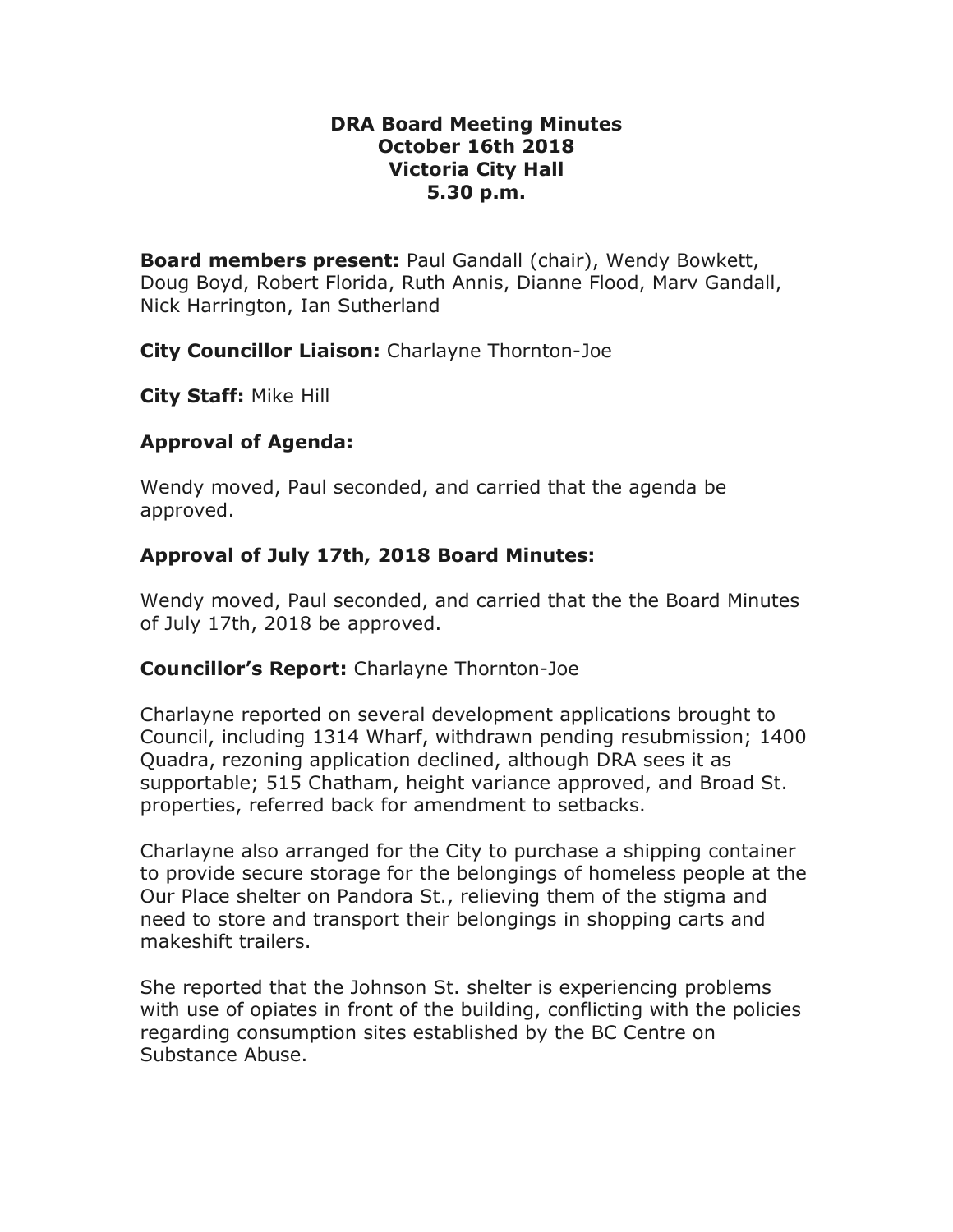Board members thanked Charlayne for her support to downtown residents during her past term on Council and looked forward to her re-election and reappointment as Council liasion to the DRA.

### City Liaison Report: Mike Hill

Mike reported on several downtown community events in September, including the public open house regarding the Centennial Square redesign, consultation with North Park neighbourhood residents concerning the proposed new Crystal Pool development, and the volunteer graffiti removal effort east of Blanchard St. organized by city staff in conjunction with the Our Place and Portland Hotel societies.

Board members expressed interest in participating in future graffiti removal events, and Mike said "graffiti removal boxes" were available from City Hall.

The Board agreed to consider sponsoring another paint-over event and promoting it to DRA members.

# Standing Committee Reports

## Land Use Committee

Ian reported.

a) The DRA has been invited to add its name to an open letter to Council from a local working group of prominent planners, academics, and heritage planners.

The signatories are concerned that "the heritage program in Old Town is slipping out of balance...in return for limited conservation of heritage fabric, new additions and structures threaten to overwhelm the character of Old Town." The letter calls on Council to support the 3-1 floor space ratio and 15-metre height limit in Old Town, as mandated by the Official Community Plan and Downtown Core Area Plan.

Ian is a participant in the working group and its concerns are shared by the DRA.

The Board agreed the DRA should sign the open letter to Council and that the signatories should be invited to comprise a DRA subcommittee advising the board on heritage and other applications.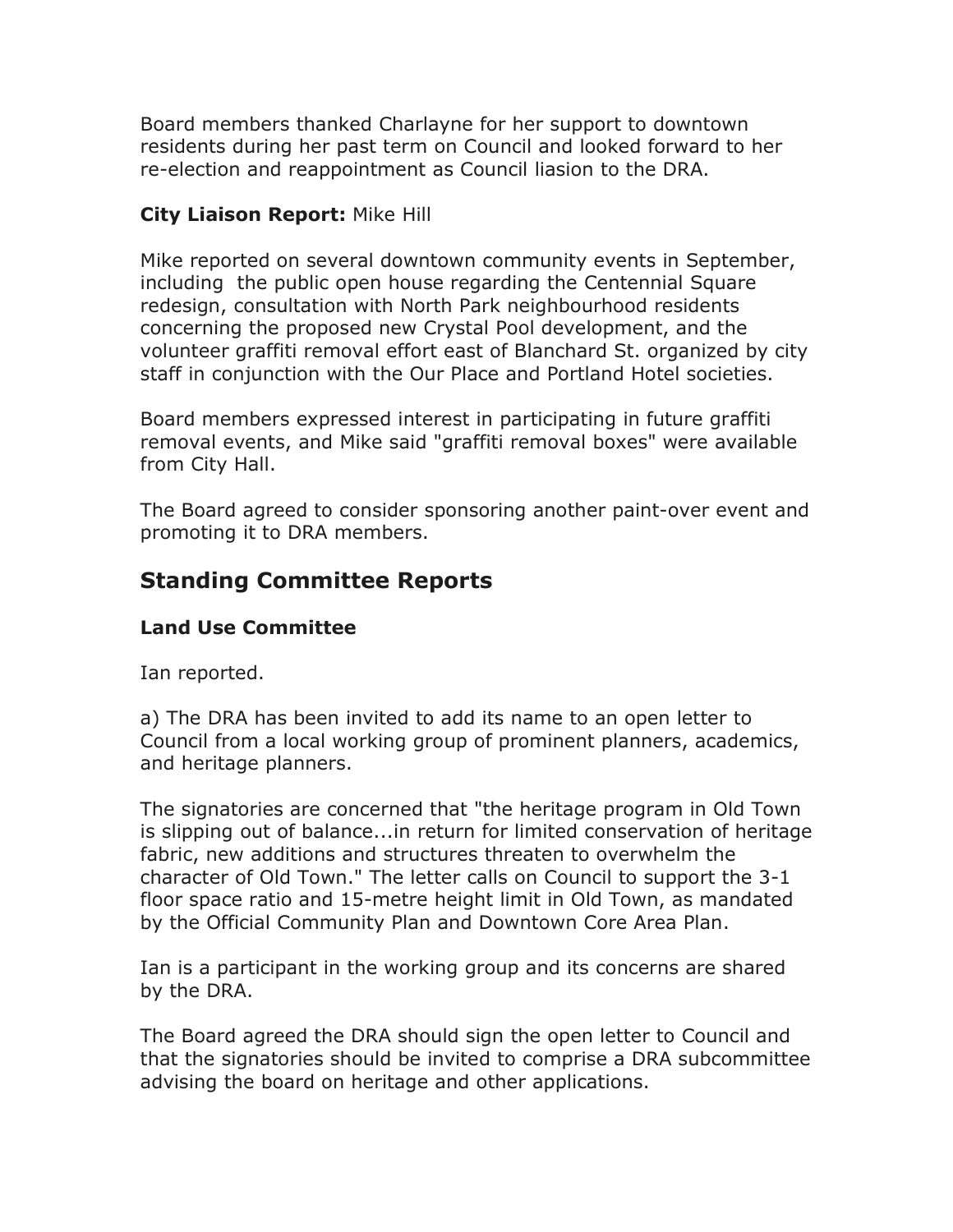b) Proposed Townline development (Seventh Day Adventist site) - No application yet. Similar to Hudson Walk II.

c) 1314 Wharf (Northern Junk) development - As noted above, the application was pulled by the developer, citing public criticism of the project by the DRA's LUC.

The Board agreed the DRA should resume its intervention when and if Reliance resubmits its application.

d) CALUC - Ian reported that he will again encourage CALUC at its next meeting to press for public notification of application permits as a check against the current arbitrary power of city staff to interpret and apply land use policies and bylaws.

e) New firehall - Ian noted that Jawl's application conflicts with density, height, and parking space requirements.

The Board agreed that the DRA should propose that Jawl apply for a rezoning variance rather than trying to "game the system" in its calculation of the development's Floor Space Ratio (FSR).

### Community Development Committee

Wendy reported.

a) VicMatters election event - An estimated 220 people attended the debate between the leading mayoralty candidates at the Victoria Event Centre. Wendy complimented Matt for doing an outstanding organizing job on behalf of the committee.

b) Get Downtown event - Scheduled for 5.30 pm October 24th at The Flying Pig on Wharf St. 15 tickets have been sold so far.

c) Wicked Victoria event - The DRA will have a tent on Government St. for this annual children's event sponsored by the Greater Victoria Festival Society on the Sunday before Halloween.

d) Christmas Cocktails event - Scheduled for 6 pm December 18th at Zambri's. The committee has budgeted \$700 for the event. Meal tickets are \$43 for Board and \$10 for committee members.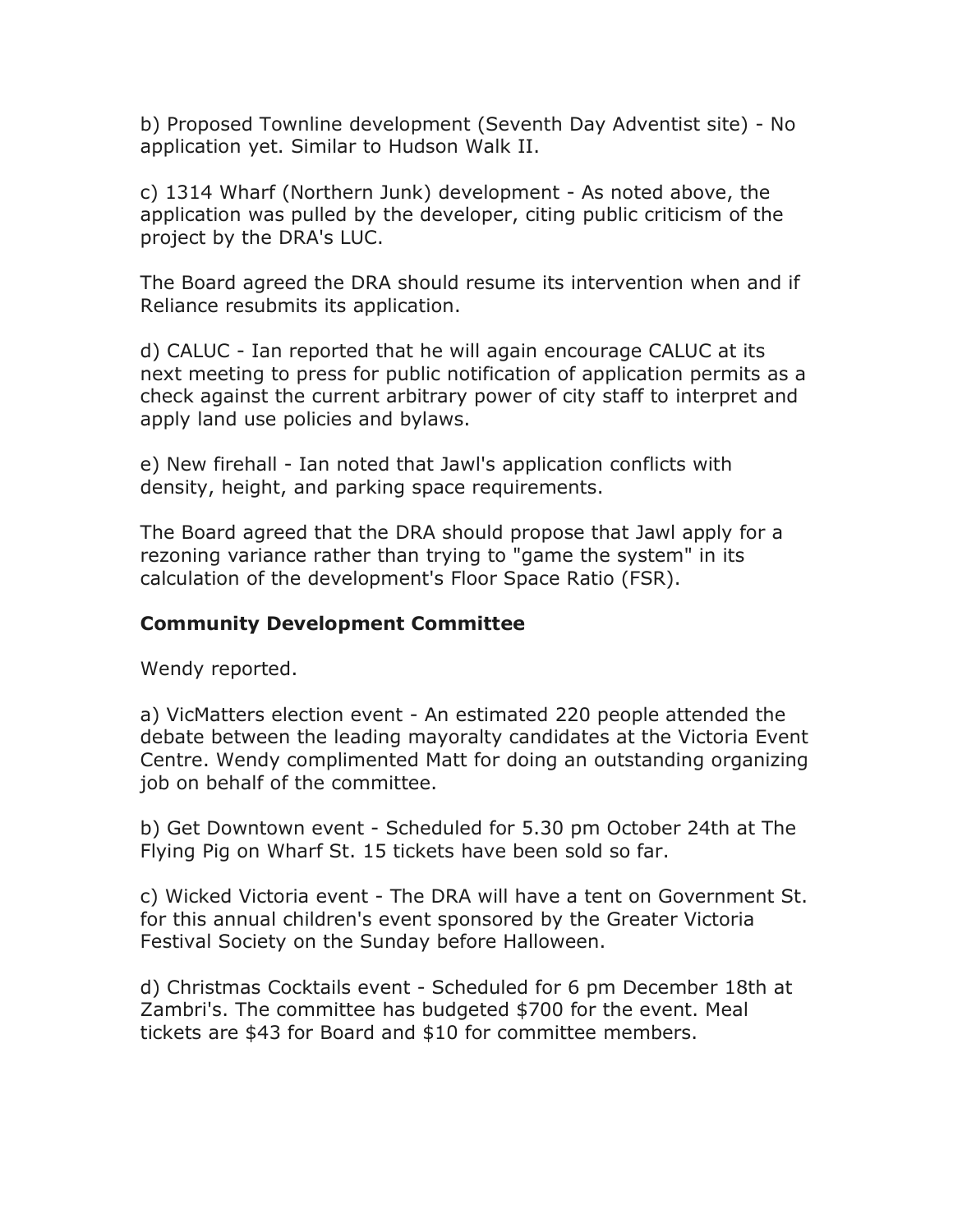#### Governance Committee

a) Policy book - Wendy reported that the committee will meet on November 13th to review the updated policies before submitting them to the Board for approval at its next meeting.

b) Community Gardens grant application - Nick reported that the group had submitted an application for another city grant to add new raised garden beds and a vertical trellis among other improvements.

Nick moved, Wendy seconded, and carried that the DRA approve the application.

# Ad Hoc Committee Reports

## Membership Committee

Dianne reported she is in the process of revising membership forms in consultation with Wendy and Nick.

## Victoria Community Association Network

Paul reported that he was appointed to fill VCAN's vacant Vice Chair position, and was also one of four representatives named to a subcommittee charged with drafting new terms of reference for the group.

In the round table discussion, the DRA identified inappropriate downtown development resulting from the lack of consistent planning and enforcement of Heritage designation status as a major concern.

## 900 Block Pandora Good Neighbours Association

It was agreed to appoint Dianne as DRA representative to the Pandora GNA which provides for consultation between service providers and businesses and residents concerning the operations of Our Place and its effect on the surrounding community.

## Late Night Action Committee

Paul reported that the committee is urging city and transit authorities to expand bus service to 3 am in order to reduce noise and other disruption following the closure of bars and restaurants in the downtown core.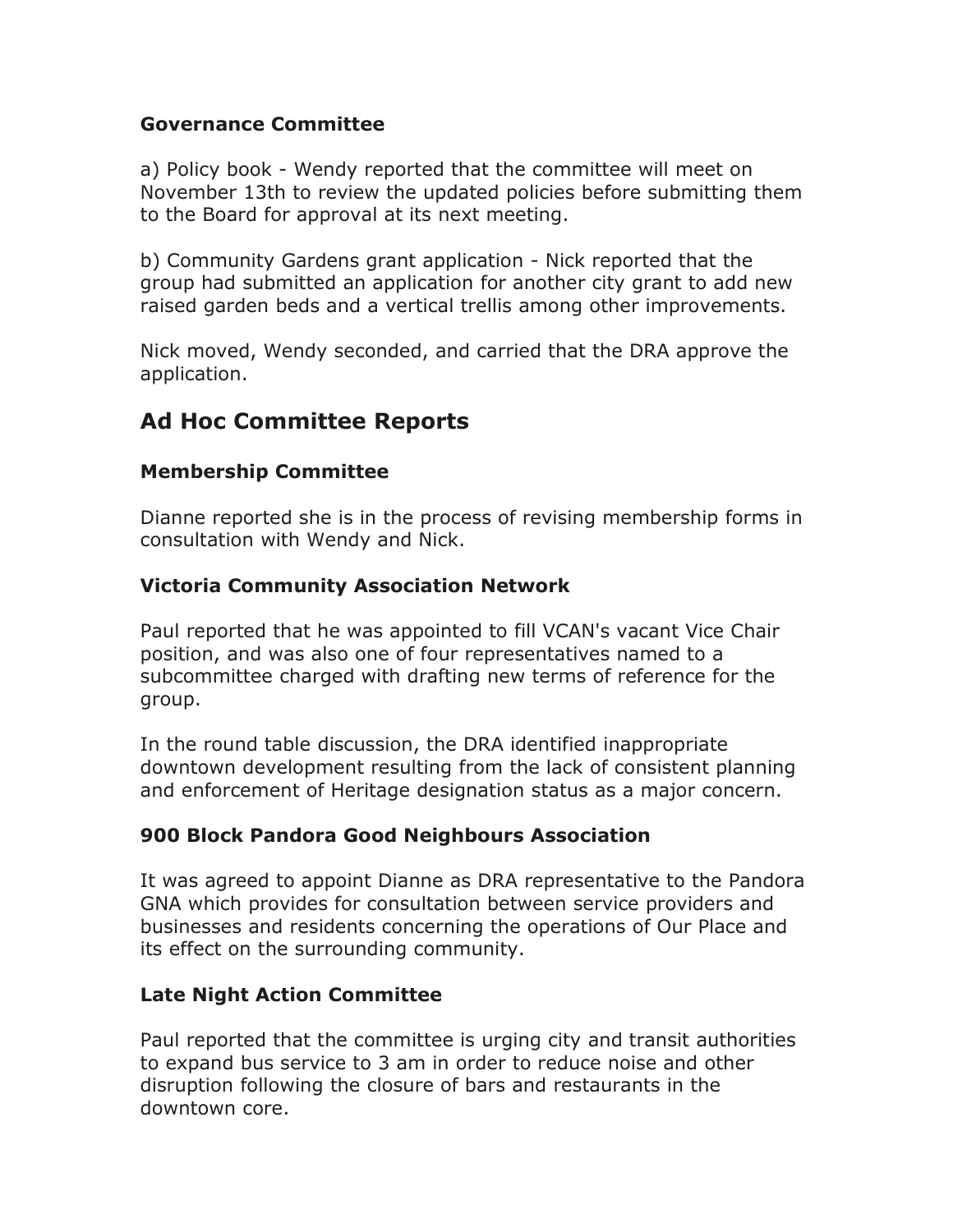It was agreed Paul would communicate to Council the DRA's support of the committee's position.

#### Downtown Service Providers

The DRA does not presently have a representative to this group. As it mainly comprises service agencies, it was agreed the DRA would concentrate its participation on the Pandora GNA.

# Business Arising from Minutes

## Internet Service Provider overcharge

Nick reported that the DRA's ISP had agreed to credit the Association for \$200 resulting from an overcharge. The Board agreed to forego a balance of \$14 owing, and thanked Nick for his effort in securing the recovery.

## Truth and Reconciliation grant

Paul reported on the \$3000 Truth and Reconciliation grant from the city to the DRA. Discussion ensued on how to allocate it, and it was agreed Wendy would consult with Charlayne and local indigenous organizations and report back to the board with a recommendation.

## Yates Street Community Garden branding

Paul noted that the YSCG was still identifying its policies as "bylaws". Nick agreed to follow up to correct the information on the website.

#### Excessive noise from vehicles

Charlayne reported that the Victoria PD referred to its limited authority to effectively address this issue under the Motor Vehicles Act. Paul said he would raise the issue at the next VCAN meeting to enlist other neighbourhood associations, possibly tying the issue to excessive noise resulting from the lack of late night bus service.